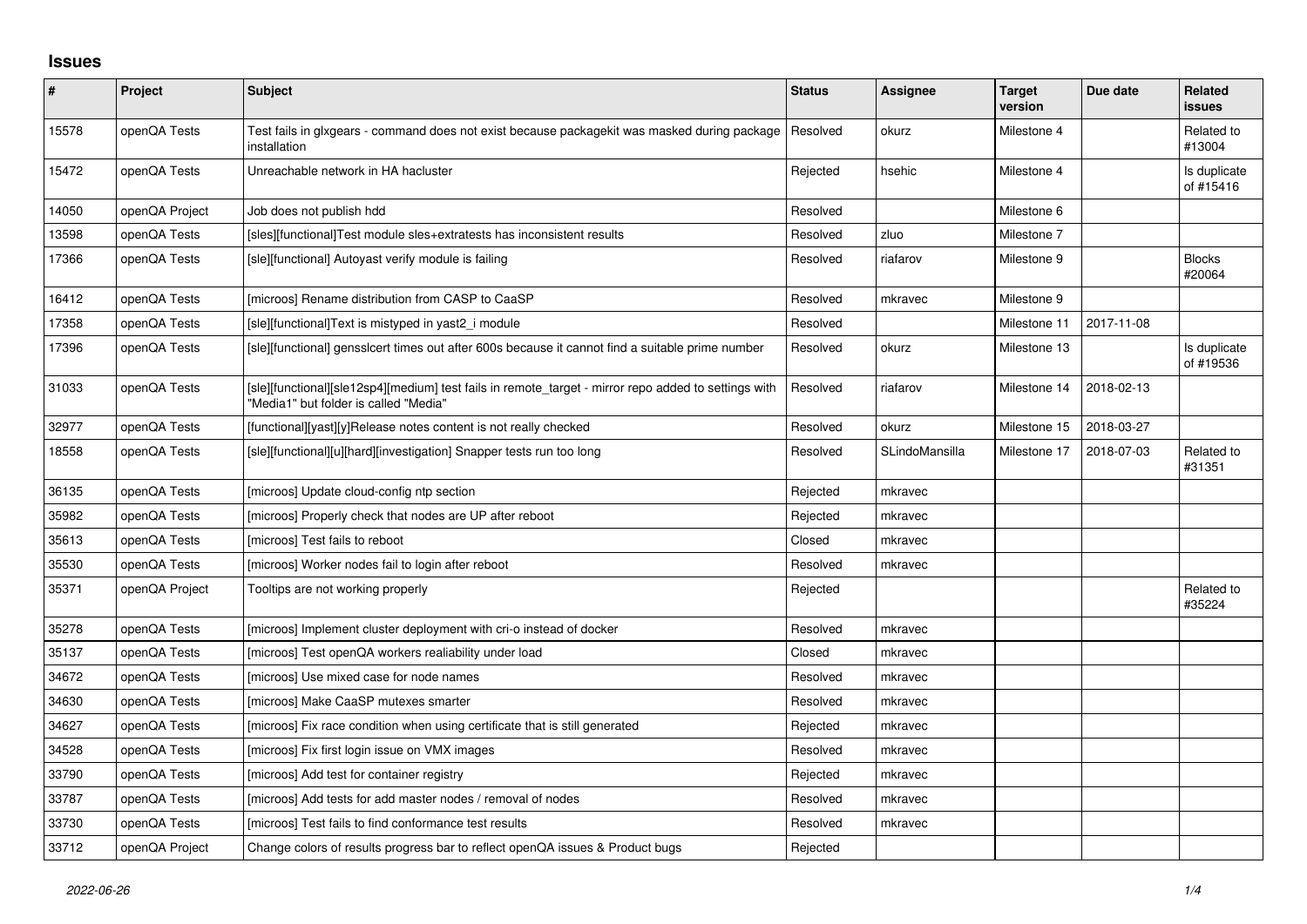| $\sharp$ | Project      | <b>Subject</b>                                                              | <b>Status</b> | <b>Assignee</b> | <b>Target</b><br>version | Due date | Related<br><b>issues</b>                         |
|----------|--------------|-----------------------------------------------------------------------------|---------------|-----------------|--------------------------|----------|--------------------------------------------------|
| 33112    | openQA Tests | [microos] Test images-next                                                  | Resolved      | mkravec         |                          |          |                                                  |
| 33094    | openQA Tests | [microos] Installation with different keyboard                              | New           | mkravec         |                          |          |                                                  |
| 32365    | openQA Tests | [microos] Add test for release notes                                        | Resolved      | mkravec         |                          |          |                                                  |
| 31786    | openQA Tests | [microos] Nonce does not match                                              | Resolved      | mkravec         |                          |          |                                                  |
| 31588    | openQA Tests | [microos] Add MicroOS role test into openQA                                 | Closed        | mkravec         |                          |          |                                                  |
| 31519    | openQA Tests | [microos] Update repository is ready in transactional-update test on kubic  | Resolved      | mkravec         |                          |          |                                                  |
| 31468    | openQA Tests | [microos] Cloud-config for VMX images has outdated repository               | Rejected      | mkravec         |                          |          |                                                  |
| 31393    | openQA Tests | [CaaSP] Make sure kubeconfig is downloaded before tests continue            | Resolved      | mkravec         |                          |          |                                                  |
| 31390    | openQA Tests | [CaaSP] Retry if update fails                                               | Closed        | mkravec         |                          |          |                                                  |
| 30802    | openQA Tests | [microos] Add test for kured reboot method                                  | Rejected      | mkravec         |                          |          |                                                  |
| 30796    | openQA Tests | [microos] Make MicroOS tests more reliable                                  | Resolved      | mkravec         |                          |          |                                                  |
| 30355    | openQA Tests | [caasp] Tie velum footer to BETA variable                                   | Resolved      | mkravec         |                          |          |                                                  |
| 27991    | openQA Tests | [microos] Test retry on failed orchestrations                               | Resolved      | mkravec         |                          |          |                                                  |
| 23420    | openQA Tests | [microos] Test that /var/lib/docker is on separate partition                | Resolved      | mkravec         |                          |          |                                                  |
| 20908    | openQA Tests | [microos] Setup CaaSP 2.0 in openQA                                         | Resolved      | mkravec         |                          |          |                                                  |
| 20686    | openQA Tests | [microos] Test for cluster updates                                          | Resolved      | mkravec         |                          |          |                                                  |
| 20684    | openQA Tests | [microos] Split stack_controller tests into modules                         | Resolved      | mkravec         |                          |          |                                                  |
| 20666    | openQA Tests | [microos] Improve transactional-update test                                 | Resolved      | mkravec         |                          |          |                                                  |
| 20462    | openQA Tests | [microos] Export logs from autoyast nodes                                   | Resolved      | mkravec         |                          |          |                                                  |
| 19624    | openQA Tests | File '/repodata/repomd.xml' not found on medium                             | Rejected      | okurz           |                          |          | Is duplicate<br>of #19470                        |
| 19618    | openQA Tests | Grub <sub>2</sub> needle is not matched after reboot                        | Resolved      | qmsu            |                          |          | Related to<br>#19242                             |
| 19490    | openQA Tests | [microos] Set up stagings                                                   | Resolved      | mkravec         |                          |          |                                                  |
| 19488    | openQA Tests | [microos] Add cluster deployment test for KVM images using cloud-config     | Resolved      | mkravec         |                          |          |                                                  |
| 19468    | openQA Tests | [microos] test fails in oci_install                                         | Resolved      | mkravec         |                          |          |                                                  |
| 19056    | openQA Tests | Tests try to create filesystem on root partition instead of additional disk | Resolved      | okurz           |                          |          | Related to<br>#19380, Has<br>duplicate<br>#19256 |
| 19044    | openQA Tests | [ha][scc]test fails in drbd                                                 | Resolved      | Idevulder       |                          |          |                                                  |
| 18554    | openQA Tests | [tools] DIE short read for zire data                                        | Rejected      | okurz           |                          |          |                                                  |
| 17844    | openQA Tests | Test mysql_srv is not reliable                                              | Resolved      | okurz           |                          |          |                                                  |
| 17546    | openQA Tests | Set up SLES-JeOS-SP3 in openQA                                              | Resolved      | mkravec         |                          |          |                                                  |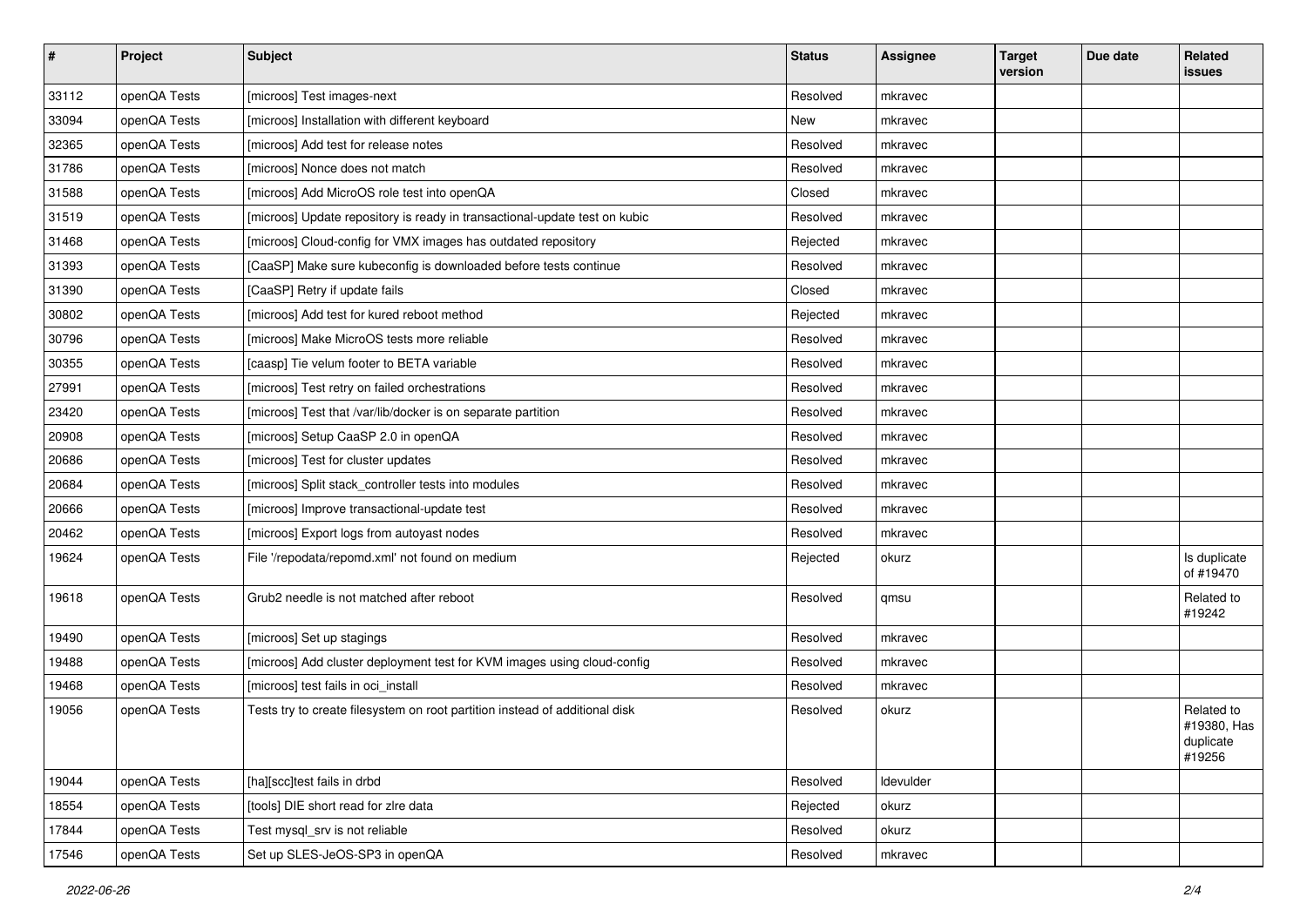| $\vert$ # | Project      | <b>Subject</b>                                                                                    | <b>Status</b> | <b>Assignee</b> | <b>Target</b><br>version | Due date | Related<br>issues                                  |
|-----------|--------------|---------------------------------------------------------------------------------------------------|---------------|-----------------|--------------------------|----------|----------------------------------------------------|
| 17420     | openQA Tests | [sles][functional][s390x] Test fails in vnc_two_passwords                                         | Resolved      | okurz           |                          |          |                                                    |
| 17376     | openQA Tests | Login check types types invalid characters                                                        | Resolved      | michalnowak     |                          |          |                                                    |
| 17374     | openQA Tests | Used repository does not exist on download.suse.de                                                | Resolved      | michalnowak     |                          |          |                                                    |
| 17372     | openQA Tests | [sle][tools]Installation medium from parallel job in inaccessible                                 | Rejected      |                 |                          |          |                                                    |
| 16612     | openQA Tests | Autoyast installation does not have second stage on CaaSP                                         | Resolved      | mkravec         |                          |          |                                                    |
| 16390     | openQA Tests | Installation does not start in textmode                                                           | Rejected      |                 |                          |          |                                                    |
| 16368     | openQA Tests | Test fails in online_migration_setup                                                              | Resolved      | mitiao          |                          |          | Related to<br>#16718                               |
| 16364     | openQA Tests | Test fails in register_system because of short timeout                                            | Resolved      | mitiao          |                          |          |                                                    |
| 16216     | openQA Tests | [sles][functional] gedit can be unreliable trying to close the "save"-dialog (wait_screen_change) | Resolved      | okurz           |                          |          |                                                    |
| 16212     | openQA Tests | Test fails in vnc_two_passwords                                                                   | Resolved      | mkravec         |                          |          |                                                    |
| 16210     | openQA Tests | Test results are inconsistent in yast2_samba                                                      | Resolved      | michalnowak     |                          |          |                                                    |
| 16208     | openQA Tests | Test results are inconsistent in yast2_http                                                       | Resolved      | zluo            |                          |          |                                                    |
| 16110     | openQA Tests | Network restart detection in yast2_lan_restart is not reliabe                                     | Resolved      | dzedro          |                          |          |                                                    |
| 16098     | openQA Tests | yast2_lan_restart test has soft_failures referencing fixed bugs                                   | Resolved      | mkravec         |                          |          |                                                    |
| 16056     | openQA Tests | Test fails in yast2_tftp                                                                          | Resolved      | michalnowak     |                          |          |                                                    |
| 16054     | openQA Tests | Test fails in yast2_nis after job restart                                                         | Resolved      | mkravec         |                          |          |                                                    |
| 15586     | openQA Tests | Tar fails because file changed during archive creation                                            | Resolved      | okurz           |                          |          |                                                    |
| 15574     | openQA Tests | Fix generated autoyast profile or test module                                                     | Resolved      |                 |                          |          |                                                    |
| 15118     | openQA Tests | Text is mistyped on aarch64                                                                       | Rejected      | zluo            |                          |          | Related to<br>#14972, ls<br>duplicate of<br>#12250 |
| 14828     | openQA Tests | Registration uses invalid key aarch64                                                             | Resolved      |                 |                          |          |                                                    |
| 14824     | openQA Tests | yast2_i test finishes with invalid characters                                                     | Resolved      | dzedro          |                          |          |                                                    |
| 14288     | openQA Tests | [Migration] SMT fails to finish in time when openga is under load                                 | Rejected      |                 |                          |          |                                                    |
| 14198     | openQA Tests | [sles][functional]Licenses are not displayed for add-ons installed from network                   | Resolved      | okurz           |                          |          |                                                    |
| 14164     | openQA Tests | Autoyast license test use wrong devices                                                           | Resolved      | mkravec         |                          |          |                                                    |
| 13784     | openQA Tests | yast2_ftp test is failing on invalid certificate                                                  | Resolved      | mkravec         |                          |          |                                                    |
| 13726     | openQA Tests | Multipath tests fail after completion                                                             | Resolved      |                 |                          |          |                                                    |
| 13710     | openQA Tests | yast2_lan fails on script_sudo matching previous password prompt                                  | Resolved      | mkravec         |                          |          |                                                    |
| 13708     | openQA Tests | xterm fails to start during sleep                                                                 | Resolved      | mkravec         |                          |          |                                                    |
| 13700     | openQA Tests | yast2_i test failing on low timeout                                                               | Resolved      | mkravec         |                          |          |                                                    |
| 13698     | openQA Tests | Crash test is failing                                                                             | Resolved      | michalnowak     |                          |          |                                                    |